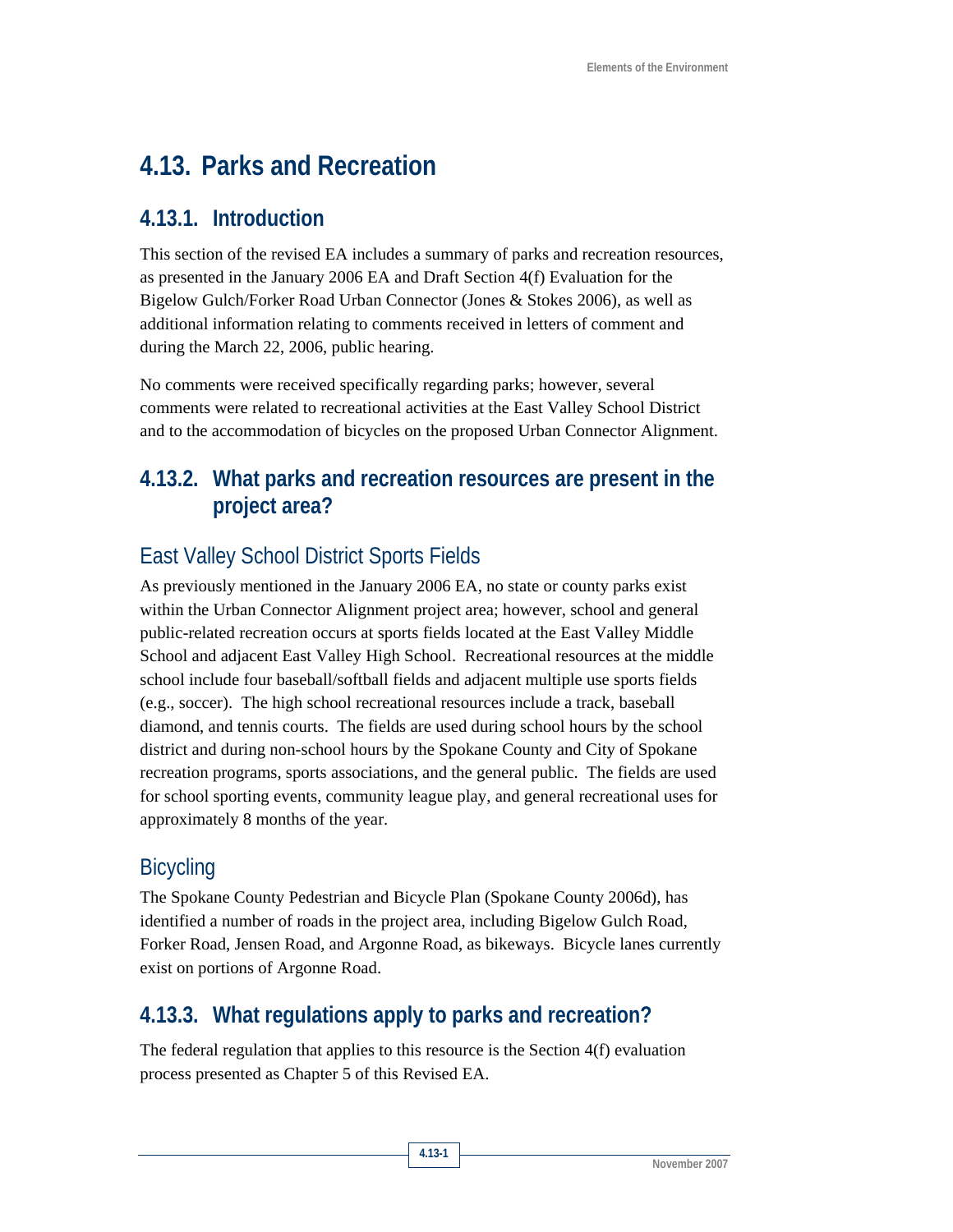### **4.13.4. How were potential effects evaluated?**

Potential impacts related to parks and recreation were analyzed based on information drawn from a variety of sources, including the Spokane County Comprehensive Plan and a review of Chapter 2, *Project Description*.

Of importance was the consideration of potential impact of the proposed action to cause a permanent loss of existing parks and recreation facilities or to violate any environmental law or regulation designed to protect parks or recreation.

### **4.13.5. Environmental Consequences**

#### Proposed Action

#### **How would construction of the project affect parks and recreation?**

#### *East Valley School District Sports Fields*

Construction of the proposed Urban Connector Alignment would disrupt recreation-related activities on a portion of the East Valley Middle School (see more discussion below). Construction would require those activities to be conducted on the remaining sports fields until such time as the replacement fields have been constructed. Construction would also eliminate vehicular parking on Sullivan Road for recreational activities.

#### *Bicycling*

Bicycling on Bigelow Gulch Road would likely be interrupted during construction of portions of the Urban Connector Alignment. The combination of a narrowed roadway, rough surface, and the presence of construction barriers, equipment, and activities would make bicycling difficult during the construction period.

#### **How would operation of the project affect parks and recreation?**

#### *East Valley School District Sports Fields*

As indicated in Chapter 5 of the January 2006 EA, the proposed Urban Connector Alignment would impact 2.36 acres of sports fields and 1.06 acres of open space (used for a variety of general recreational activities) at the East Valley Middle School. One of the concerns expressed in comment letters and in public testimony was the impact of the proposed action on available vehicular parking for recreational activities. During sporting and recreational events, vehicles are often parked along North Sullivan Road (see Appendix 3, comment 163-7).

Construction and operation of the Urban Connector Alignment on North Sullivan Road would curtail parking along the roadway, thereby requiring sports field users to